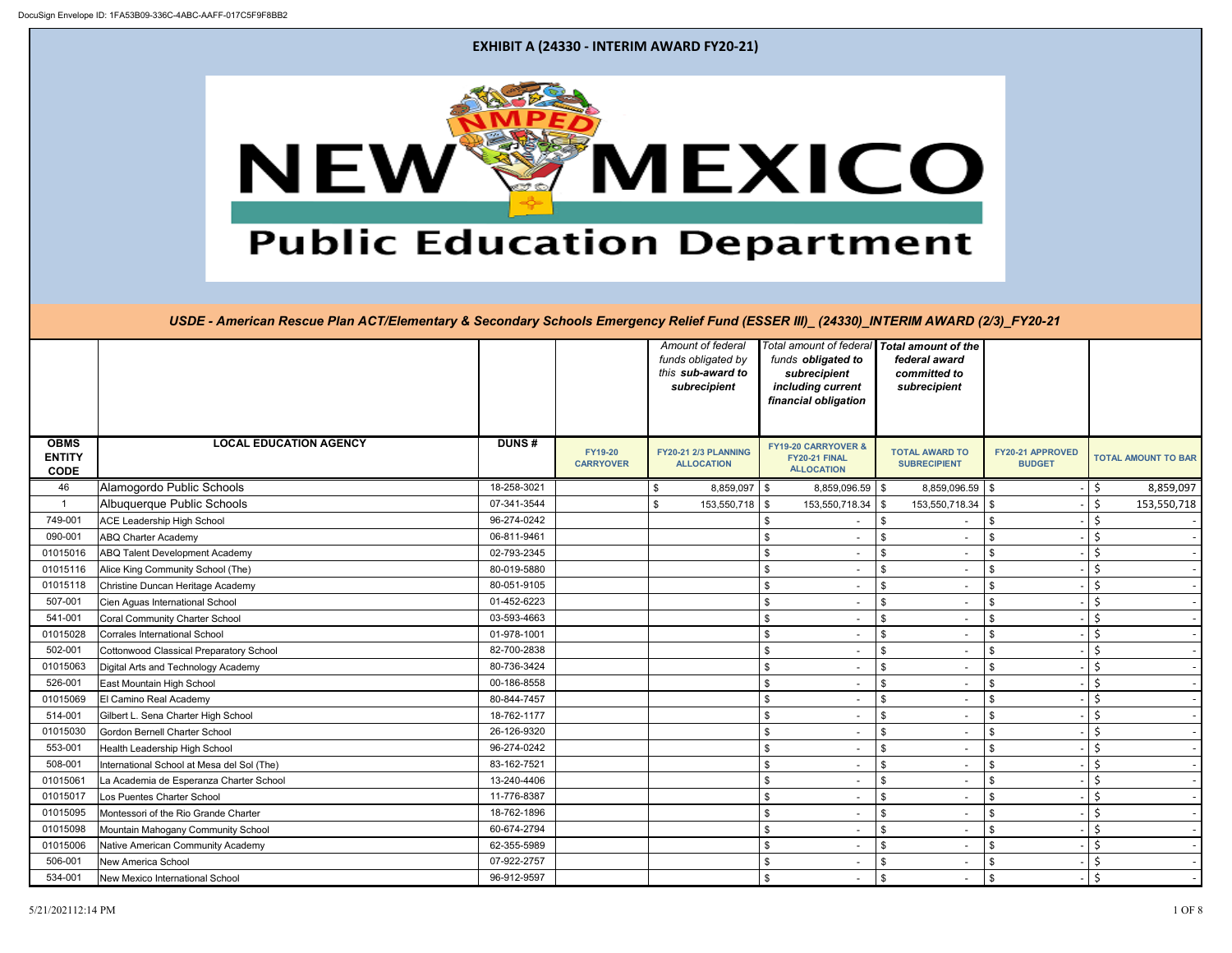

|                                             |                                                      |              |                                    | Amount of federal<br>funds obligated by<br>this sub-award to<br>subrecipient | Total amount of federal   Total amount of the<br>funds obligated to<br>subrecipient<br>including current<br>financial obligation | federal award<br>committed to<br>subrecipient |                                   |                            |
|---------------------------------------------|------------------------------------------------------|--------------|------------------------------------|------------------------------------------------------------------------------|----------------------------------------------------------------------------------------------------------------------------------|-----------------------------------------------|-----------------------------------|----------------------------|
| <b>OBMS</b><br><b>ENTITY</b><br><b>CODE</b> | <b>LOCAL EDUCATION AGENCY</b>                        | <b>DUNS#</b> | <b>FY19-20</b><br><b>CARRYOVER</b> | <b>FY20-21 2/3 PLANNING</b><br><b>ALLOCATION</b>                             | <b>FY19-20 CARRYOVER &amp;</b><br>FY20-21 FINAL<br><b>ALLOCATION</b>                                                             | <b>TOTAL AWARD TO</b><br><b>SUBRECIPIENT</b>  | FY20-21 APPROVED<br><b>BUDGET</b> | <b>TOTAL AMOUNT TO BAR</b> |
| 01015039                                    | Mark Armijo Academy                                  | 10-991-9808  |                                    |                                                                              | \$<br>$\overline{\phantom{a}}$                                                                                                   | \$                                            | \$                                | \$                         |
| 01015047                                    | Public Academy for Performing Arts                   | 12-356-4721  |                                    |                                                                              | \$                                                                                                                               | $\frac{1}{2}$                                 | \$                                | $\zeta$                    |
| 01015051                                    | Robert F. Kennedy Charter School                     | 04-097-0761  |                                    |                                                                              | \$                                                                                                                               | \$                                            | \$                                | $\zeta$                    |
| 750-001                                     | Siembra Leadership High School                       | 08-055-0975  |                                    |                                                                              | \$                                                                                                                               | \$                                            | \$                                | \$                         |
| 01015025                                    | South Valley Academy                                 | 83-050-5009  |                                    |                                                                              | \$                                                                                                                               | $\frac{1}{2}$                                 | \$                                | $\zeta$                    |
| 561-001                                     | Technology Leadership High School                    | 08-025-4950  |                                    |                                                                              | \$                                                                                                                               | $\frac{1}{2}$                                 | \$                                | $\zeta$                    |
| 001-709                                     | Voz Collegiate Preparatory                           | 11-773-2101  |                                    |                                                                              | \$                                                                                                                               | $\frac{1}{2}$                                 | -\$                               | $\zeta$                    |
| 545-001                                     | William W. & Josephine Dorn Charter Community School | 07-849-6306  |                                    |                                                                              | \$                                                                                                                               | \$                                            | \$                                | $\zeta$                    |
| 30                                          | Animas Public Schools                                | 19-302-0492  |                                    | $324,552$ \$<br>\$                                                           | 324,551.60                                                                                                                       | $324,551.60$ \$<br>$\frac{1}{2}$              |                                   | \$<br>324,552              |
| 22                                          | Artesia Public Schools                               | 08-447-5409  |                                    | $3,436,744$ \$<br>\$                                                         | $3,436,743.87$ \\$                                                                                                               | $3,436,743.87$ \\$                            |                                   | \$<br>3,436,744            |
| 64                                          | <b>Aztec Municipal Schools</b>                       | 84-923-8688  |                                    | \$<br>2,204,564                                                              | 2,204,563.67<br>\$                                                                                                               | $2,204,563.67$ \\$<br>$\mathfrak s$           |                                   | $\zeta$<br>2,204,564       |
| 64455001                                    | Mosaic Academy Charter                               | 79-372-4654  |                                    |                                                                              | \$                                                                                                                               | \$                                            | \$                                | $\zeta$                    |
| 87                                          | <b>Belen Consolidated Schools</b>                    | 18-260-2854  |                                    | $6,343,117$ \$<br>\$                                                         | 6,343,116.86                                                                                                                     | 6,343,116.86<br>\$                            |                                   | \$<br>6,343,117            |
| 61                                          | Bernalillo Public Schools                            | 83-560-4893  |                                    | $4,326,485$ \$<br>\$                                                         | 4,326,484.70 \$                                                                                                                  | 4,326,484.70 \$                               |                                   | $\zeta$<br>4,326,485       |
| 66                                          | <b>Bloomfield Schools</b>                            | 84-923-8746  |                                    | $\mathfrak{S}$<br>$4,317,543$ \$                                             | $4,317,543.03$ \\$                                                                                                               | $4,317,543.03$ \\$                            |                                   | $\zeta$<br>4,317,543       |
| 40                                          | <b>Capitan Municipal Schools</b>                     | 18-421-8832  |                                    | \$<br>$1,028,159$ \$                                                         | 1,028,158.90                                                                                                                     | $1,028,158.90$ \$<br>$\mathfrak s$            |                                   | $\zeta$<br>1,028,159       |
| 20                                          | <b>Carlsbad Municipal Schools</b>                    | 08-447-5656  |                                    | \$<br>5,584,005                                                              | $5,584,005.17$ \\$<br><b>S</b>                                                                                                   | $5,584,005.17$ \\$                            |                                   | \$<br>5,584,005            |
| 2015500                                     | Jefferson Montessori Academy                         | 11-954-1493  |                                    |                                                                              |                                                                                                                                  | \$                                            |                                   | $\zeta$                    |
| 005-020                                     | Pecos Connections Academy                            | 07-548-0516  |                                    |                                                                              |                                                                                                                                  | \$                                            | \$                                | $\zeta$                    |
| 37                                          | <b>Carrizozo Municipal Schools</b>                   | 18-237-1179  |                                    | $498,295$ \$<br>\$                                                           | 498,295.22                                                                                                                       | \$<br>498,295.22 \$                           |                                   | $\zeta$<br>498,295         |
| 67                                          | <b>Central Consolidated Schools</b>                  | 12-292-8351  |                                    | \$<br>14,037,360                                                             | 14,037,359.93<br>$\sqrt{3}$                                                                                                      | 14,037,359.93<br>\$                           | -\$                               | $\zeta$<br>14,037,360      |
| 559-001                                     | Dream Diné Charter School                            | 07-976-8798  |                                    |                                                                              |                                                                                                                                  | \$                                            |                                   | $\zeta$                    |
| 53                                          | Chama Valley Independent Schools                     | 08-526-8324  |                                    | $428,122$ \$<br>\$                                                           | 428,122.09                                                                                                                       | 428,122.09<br>\$                              |                                   | \$<br>428,122              |
| 8                                           | <b>Cimarron Municipal Schools</b>                    | 02-493-6650  |                                    | \$<br>$600,392$ \$                                                           | 600,391.85                                                                                                                       | $\sqrt[6]{2}$<br>$600,391.85$ \$              |                                   | $\zeta$<br>600,392         |
| 08075003                                    | Moreno Valley High School                            | 60-590-0997  |                                    |                                                                              | \$                                                                                                                               | $\frac{1}{2}$                                 | \$                                | $\zeta$                    |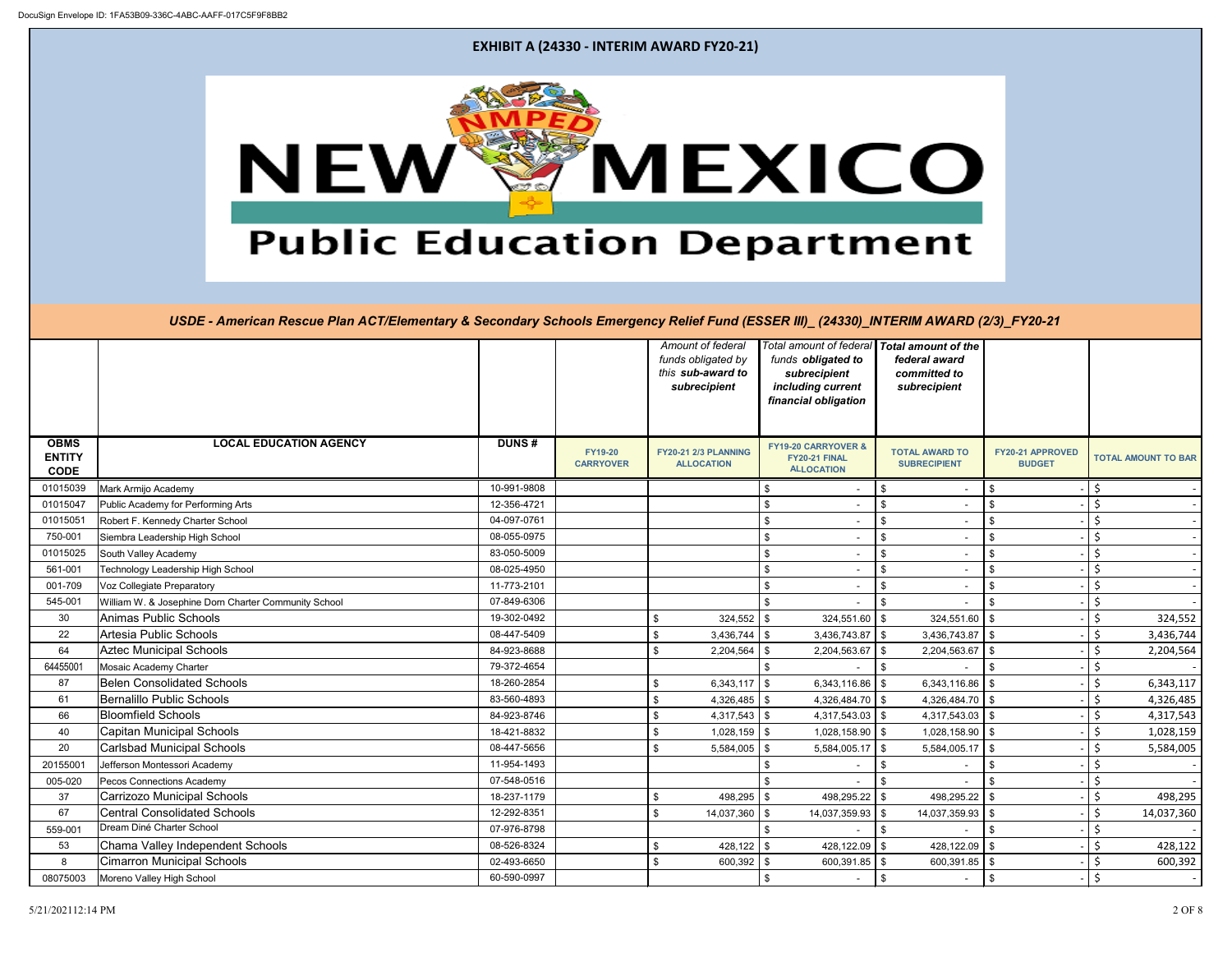

|                                             |                                         |              |                                    |     | Amount of federal<br>funds obligated by          |                           | funds obligated to                                               | Total amount of federal   Total amount of the<br>federal award |                                   |         |                            |
|---------------------------------------------|-----------------------------------------|--------------|------------------------------------|-----|--------------------------------------------------|---------------------------|------------------------------------------------------------------|----------------------------------------------------------------|-----------------------------------|---------|----------------------------|
|                                             |                                         |              |                                    |     | this sub-award to<br>subrecipient                |                           | subrecipient<br>including current<br>financial obligation        | committed to<br>subrecipient                                   |                                   |         |                            |
|                                             |                                         |              |                                    |     |                                                  |                           |                                                                  |                                                                |                                   |         |                            |
| <b>OBMS</b><br><b>ENTITY</b><br><b>CODE</b> | <b>LOCAL EDUCATION AGENCY</b>           | <b>DUNS#</b> | <b>FY19-20</b><br><b>CARRYOVER</b> |     | <b>FY20-21 2/3 PLANNING</b><br><b>ALLOCATION</b> |                           | FY19-20 CARRYOVER &<br><b>FY20-21 FINAL</b><br><b>ALLOCATION</b> | <b>TOTAL AWARD TO</b><br><b>SUBRECIPIENT</b>                   | FY20-21 APPROVED<br><b>BUDGET</b> |         | <b>TOTAL AMOUNT TO BAR</b> |
| 84                                          | <b>Clayton Municipal Schools</b>        | 10-005-3867  |                                    | \$  | 720,340   \$                                     |                           | $720,340.13$ \$                                                  | $720,340.13$ \$                                                |                                   | \$      | 720,340                    |
| 48                                          | <b>Cloudcroft Municipal Schools</b>     | 83-560-4869  |                                    | \$  | $827,854$ \$                                     |                           | $827,854.29$ \$                                                  | $827,854.29$ \$                                                |                                   | $\zeta$ | 827,854                    |
| 12                                          | <b>Clovis Municipal Schools</b>         | 96-318-6288  |                                    | \$  | $10,964,345$ \$                                  |                           | 10,964,344.62 \$                                                 | 10,964,344.62   \$                                             |                                   | $\zeta$ | 10,964,345                 |
| 24                                          | <b>Cobre Consolidated Schools</b>       | 03-608-3897  |                                    | \$  | 1,983,897 \$                                     |                           | $1,983,896.93$ \$                                                | 1,983,896.93 \$                                                |                                   | \$      | 1,983,897                  |
| 38                                          | Corona Public Schools                   | 19-302-0542  |                                    | \$  | $60,097$ \$                                      |                           | $60,096.80$ \$                                                   | $60,096.80$ \$                                                 |                                   | $\zeta$ | 60,097                     |
| 62                                          | Cuba Independent Schools                | 05-442-5566  |                                    | \$  | 3,373,041                                        | $\boldsymbol{\mathsf{S}}$ | $3,373,040.75$ \$                                                | $3,373,040.75$ \\$                                             |                                   | $\zeta$ | 3,373,041                  |
| 42                                          | <b>Deming Public Schools</b>            | 09-414-1264  |                                    | \$  | 13,863,287                                       | \$                        | 13,863,287.38                                                    | 13,863,287.38 \$<br>l \$                                       |                                   | $\zeta$ | 13,863,287                 |
| 42295006                                    | Deming Cesar Chavez Charter High School | 62-381-5243  |                                    |     |                                                  | \$                        |                                                                  | \$                                                             | \$                                | \$      |                            |
| 85                                          | Des Moines Municipal Schools            | 04-798-4141  |                                    | \$  | $147,696$ \$                                     |                           | 147,696.23                                                       | 147,696.23<br>-\$                                              |                                   | \$      | 147,696                    |
| $6\overline{6}$                             | <b>Dexter Consolidated Schools</b>      | 09-413-7593  |                                    | \$  | $967,676$ \$                                     |                           | 967,676.49                                                       | 967,676.49<br>l \$                                             |                                   | $\zeta$ | 967,676                    |
| 60                                          | Dora Consolidated Schools               | 18-463-9516  |                                    | \$  | $150,909$ \$                                     |                           | $150,909.09$ \$                                                  | 150,909.09                                                     |                                   | $\zeta$ | 150,909                    |
| 54                                          | <b>Dulce Independent Schools</b>        | 84-979-7519  |                                    | \$  | 1,368,596 \$                                     |                           | $1,368,596.10$ \$                                                | 1,368,596.10   \$                                              |                                   | $\zeta$ | 1,368,596                  |
| 58                                          | <b>Elida Municipal Schools</b>          | 12-317-8006  |                                    | \$  | $56,857$ \$                                      |                           | $56,856.82$ \$                                                   | 56,856.82                                                      |                                   | $\zeta$ | 56,857                     |
| 55                                          | Española Public Schools                 | 15-937-4156  |                                    | \$  | $8,149,327$ \$                                   |                           | $8,149,326.78$ \\$                                               | $8,149,326.78$ \\$                                             |                                   | $\zeta$ | 8,149,327                  |
| 80                                          | <b>Estancia Municipal Schools</b>       | 79-748-2341  |                                    | \$  | $871,008$ \$                                     |                           | $871,007.64$ \$                                                  | 871,007.64 \$                                                  |                                   | $\zeta$ | 871,008                    |
| 32                                          | <b>Eunice Public Schools</b>            | 04-612-5043  |                                    | \$  | $884,255$ \$                                     |                           | $884,255.37$ \$                                                  | 884,255.37 \$                                                  |                                   | $\zeta$ | 884,255                    |
| 65                                          | <b>Farmington Municipal Schools</b>     | 06-972-0043  |                                    | \$  | 12,660,693 \$                                    |                           | $12,660,693.14$ \\$                                              | $12,660,693.14$ \$                                             |                                   | \$      | 12,660,693                 |
| 59                                          | <b>Floyd Municipal Schools</b>          | 80-048-6008  |                                    | \$  | 144,421                                          | $\sqrt[6]{\frac{1}{2}}$   | $144,420.51$ \$                                                  | $144,420.51$ \$                                                |                                   | \$      | 144,421                    |
| 16                                          | <b>Fort Sumner Municipal Schools</b>    | 10-079-5657  |                                    | \$  | 660,931                                          | \$                        | $660,930.68$ \$                                                  | 660,930.68 \$                                                  |                                   | \$      | 660,931                    |
| 19                                          | Gadsden Independent Schools             | 08-766-7267  |                                    | \$  | 44,686,833                                       | $\sqrt[6]{3}$             | 44,686,833.23                                                    | 44,686,833.23 \$<br>l \$                                       |                                   | $\zeta$ | 44,686,833                 |
| 43                                          | <b>Gallup-McKinley County Schools</b>   | 06-941-2153  |                                    | \$  | 42,321,587                                       | $\sqrt[6]{3}$             | 42,321,586.51 \$                                                 | 42,321,586.51   \$                                             |                                   | $\zeta$ | 42,321,587                 |
| 15                                          | <b>Grady Municipal Schools</b>          | 15-937-1376  |                                    | \$  | $6,726$ \$                                       |                           | $6,725.56$ \$                                                    | $6,725.56$ \$                                                  |                                   | $\zeta$ | 6,726                      |
| 88                                          | <b>Grants/Cibola County Schools</b>     | 06-063-2940  |                                    | \$  | 9,397,121                                        | $\sqrt[6]{3}$             | 9,397,120.56                                                     | l \$<br>$9,397,120.56$ \\$                                     |                                   | $\zeta$ | 9,397,121                  |
| $5\phantom{.0}$                             | <b>Hagerman Municipal Schools</b>       | 96-399-3667  |                                    | \$  | $555,559$ \$                                     |                           | $555,558.98$ \$                                                  | $555,558.98$ \$                                                |                                   | \$      | 555,559                    |
| 18                                          | <b>Hatch Valley Public Schools</b>      | 12-373-4899  |                                    | \$. | $3,706,149$ \$                                   |                           | $3,706,148.93$ \\$                                               | $3,706,148.93$ \\$                                             |                                   | $\zeta$ | 3,706,149                  |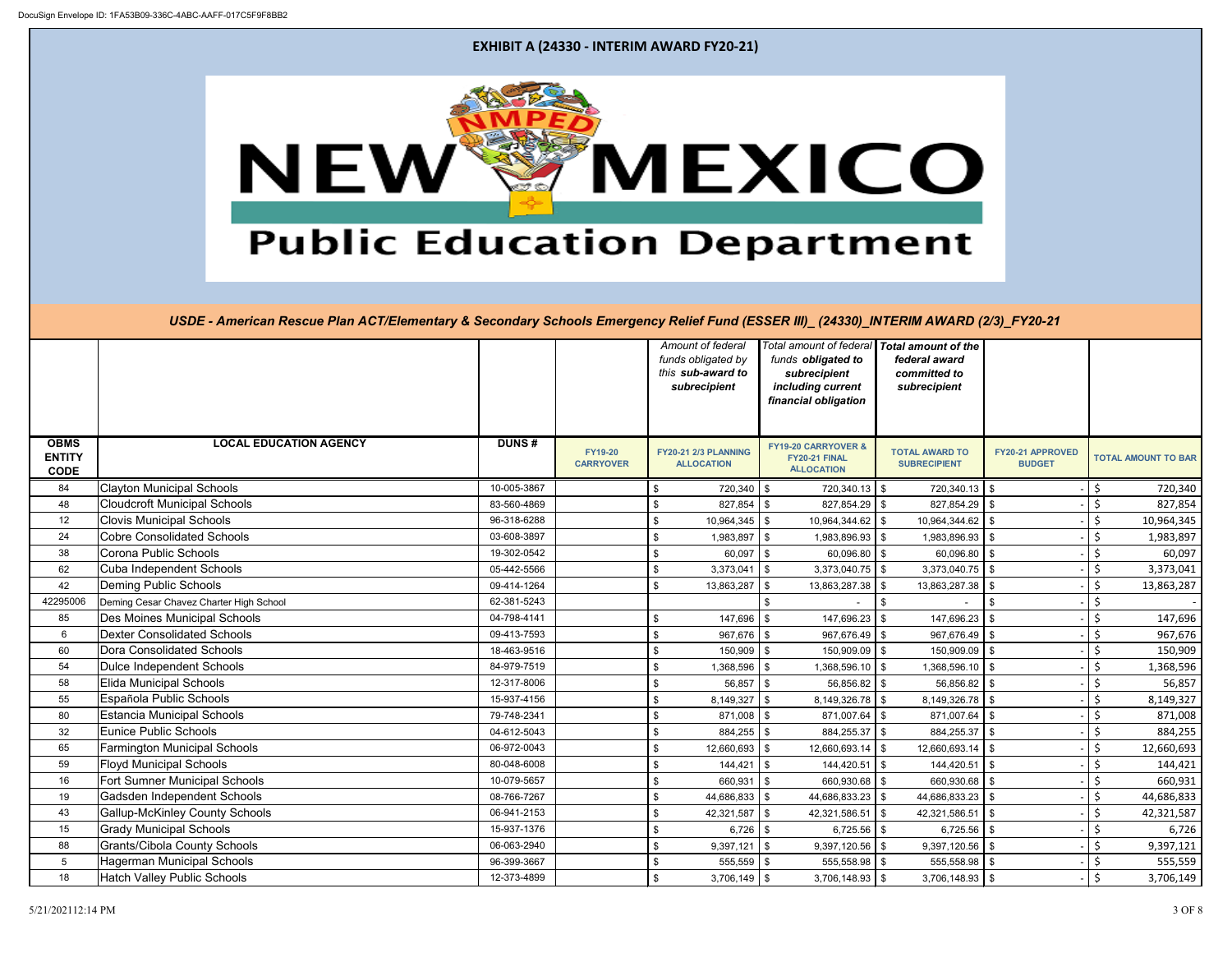

|                                             |                                        |              |                                    |     | Amount of federal<br>funds obligated by<br>this sub-award to<br>subrecipient |                           | funds obligated to<br>subrecipient<br>including current          | Total amount of federal   Total amount of the<br>federal award<br>committed to<br>subrecipient |                                   |         |                            |
|---------------------------------------------|----------------------------------------|--------------|------------------------------------|-----|------------------------------------------------------------------------------|---------------------------|------------------------------------------------------------------|------------------------------------------------------------------------------------------------|-----------------------------------|---------|----------------------------|
|                                             |                                        |              |                                    |     |                                                                              |                           | financial obligation                                             |                                                                                                |                                   |         |                            |
| <b>OBMS</b><br><b>ENTITY</b><br><b>CODE</b> | <b>LOCAL EDUCATION AGENCY</b>          | <b>DUNS#</b> | <b>FY19-20</b><br><b>CARRYOVER</b> |     | <b>FY20-21 2/3 PLANNING</b><br><b>ALLOCATION</b>                             |                           | FY19-20 CARRYOVER &<br><b>FY20-21 FINAL</b><br><b>ALLOCATION</b> | <b>TOTAL AWARD TO</b><br><b>SUBRECIPIENT</b>                                                   | FY20-21 APPROVED<br><b>BUDGET</b> |         | <b>TOTAL AMOUNT TO BAR</b> |
| 33                                          | <b>Hobbs Municipal Schools</b>         | 06-897-3627  |                                    | \$  | $11,806,534$ \$                                                              |                           | $11,806,533.73$ \$                                               | $11,806,533.73$ \$                                                                             |                                   | \$      | 11,806,534                 |
| 39                                          | <b>Hondo Valley Public Schools</b>     | 07-915-3107  |                                    | \$  | $216,980$ \$                                                                 |                           | $216,980.31$ \$                                                  | $216,980.31$ \$                                                                                |                                   | $\zeta$ | 216,980                    |
| 50                                          | <b>House Municipal Schools</b>         | 18-421-9046  |                                    | \$  |                                                                              | $$\mathbb{S}$$            |                                                                  | \$                                                                                             | \$                                | $\zeta$ |                            |
| 34                                          | <b>Jal Public Schools</b>              | 07-486-5429  |                                    | \$  | $405,700$ \$                                                                 |                           | 405,699.88                                                       | 405,699.88<br>\$                                                                               |                                   | \$      | 405,700                    |
| 56                                          | Jemez Mountain Public Schools          | 10-066-3558  |                                    | \$  | $844,478$ \ \$                                                               |                           | $844,478.40$ \$                                                  | $844,478.40$ \\$                                                                               |                                   | $\zeta$ | 844,478                    |
| 63                                          | Jemez Valley Public Schools            | 19-569-1175  |                                    | \$  | 718,685                                                                      | \$                        | 718,685.07                                                       | $1$ \$<br>718,685.07   \$                                                                      |                                   | $\zeta$ | 718,685                    |
| 63435004                                    | San Diego Riverside Charter School     | 17-678-8230  |                                    |     |                                                                              | \$                        |                                                                  | \$                                                                                             |                                   | $\zeta$ |                            |
| $\overline{7}$                              | Lake Arthur Municipal Schools          | 10-079-6135  |                                    | \$  | $165,232$ \$                                                                 |                           | 165,231.64                                                       | 165,231.64<br>\$                                                                               | \$                                | $\zeta$ | 165,232                    |
| 17                                          | Las Cruces Public Schools              | 09-413-8740  |                                    | \$  | 42,714,075 $\frac{1}{3}$                                                     |                           | 42,714,075.17 $\frac{1}{3}$                                      | $42,714,075.17$ \$                                                                             |                                   | $\zeta$ | 42,714,075                 |
| 69                                          | Las Vegas City Public Schools          | 10-005-3990  |                                    | \$  | $2,760,302$ \$                                                               |                           | 2,760,302.01                                                     | $2,760,302.01$ \$<br>l \$                                                                      |                                   | $\zeta$ | 2,760,302                  |
| 51                                          | Logan Municipal Schools                | 10-278-4170  |                                    | \$  | $192,010$ \$                                                                 |                           | $192,009.82$ \$                                                  | 192,009.82                                                                                     | \$                                | $\zeta$ | 192,010                    |
| 29                                          | Lordsburg Municipal Schools            | 09-413-5670  |                                    | \$  | $1,164,738$ \$                                                               |                           | $1,164,738.23$ \\$                                               | $1,164,738.23$ \\$                                                                             |                                   | $\zeta$ | 1,164,738                  |
| 41                                          | Los Alamos Public Schools              | 07-338-7409  |                                    | \$  | $224,901$ \$                                                                 |                           | 224,900.86                                                       | l \$<br>$224,900.86$ \ \$                                                                      |                                   | $\zeta$ | 224,901                    |
| 86                                          | Los Lunas Public Schools               | 08-146-6427  |                                    | \$  | $9,559,848$ \$                                                               |                           | $9,559,848.08$ \\$                                               | $9,559,848.08$ \\$                                                                             |                                   | $\zeta$ | 9,559,848                  |
| 21                                          | <b>Loving Municipal Schools</b>        | 10-060-5997  |                                    | \$  | $367,650$ \$                                                                 |                           | $367,649.85$ \$                                                  | 367,649.85                                                                                     |                                   | $\zeta$ | 367,650                    |
| 31                                          | Lovington Municipal Schools            | 12-351-4762  |                                    | \$  | 2,911,199                                                                    | ا \$                      | 2,911,199.36                                                     | $2,911,199.36$ \$<br>$\sqrt{3}$                                                                |                                   | $\zeta$ | 2,911,199                  |
| 75                                          | Magdalena Municipal Schools            | 07-645-1756  |                                    | \$  | 1,693,404                                                                    | \$                        | 1,693,404.40                                                     | 1,693,404.40   \$<br>l \$                                                                      |                                   | \$      | 1,693,404                  |
| 11                                          | <b>Maxwell Municipal Schools</b>       | 10-005-4055  |                                    | \$  | $117,560$ \$                                                                 |                           | $117,560.09$ \$                                                  | 117,560.09                                                                                     |                                   | \$      | 117,560                    |
| 14                                          | <b>Melrose Municipal Schools</b>       | 10-060-6003  |                                    | \$  | 176,761                                                                      | $\boldsymbol{\mathsf{S}}$ | $176,761.44$ \\ \$                                               | $176,761.44$ \ \$                                                                              |                                   | \$      | 176,761                    |
| 78                                          | <b>Mesa Vista Consolidated Schools</b> | 05-821-1590  |                                    | \$  | 638,936                                                                      | \$                        | 638,935.58                                                       | 638,935.58<br>$\mathfrak{F}$                                                                   |                                   | \$      | 638,936                    |
| 44                                          | Mora Independent Schools               | 09-414-3401  |                                    | \$  | 611,297   \$                                                                 |                           | 611,296.70                                                       | 611,296.70 $\frac{1}{9}$<br>$\sqrt{3}$                                                         |                                   | $\zeta$ | 611,297                    |
| 81                                          | Moriarty-Edgewood School District      | 01-122-4219  |                                    | \$  | $3,285,398$ \$                                                               |                           | $3,285,397.89$ \\$                                               | $3,285,397.89$ \\$                                                                             |                                   | $\zeta$ | 3,285,398                  |
| 28                                          | <b>Mosquero Municipal Schools</b>      | 10-066-3608  |                                    | \$  |                                                                              | \$                        |                                                                  | $\frac{1}{2}$                                                                                  | \$                                | $\zeta$ |                            |
| 82                                          | <b>Mountainair Public Schools</b>      | 12-361-3127  |                                    | \$  | 968,244                                                                      | -\$                       | $968,244.24$ \$                                                  | $968,244.24$ \ \$                                                                              |                                   | \$      | 968,244                    |
| 70                                          | Pecos Independent School District      | 05-494-0481  |                                    | \$. | $884,129$ \$                                                                 |                           | $884,129.27$ \$                                                  | 884,129.27 \$                                                                                  |                                   | $\zeta$ | 884,129                    |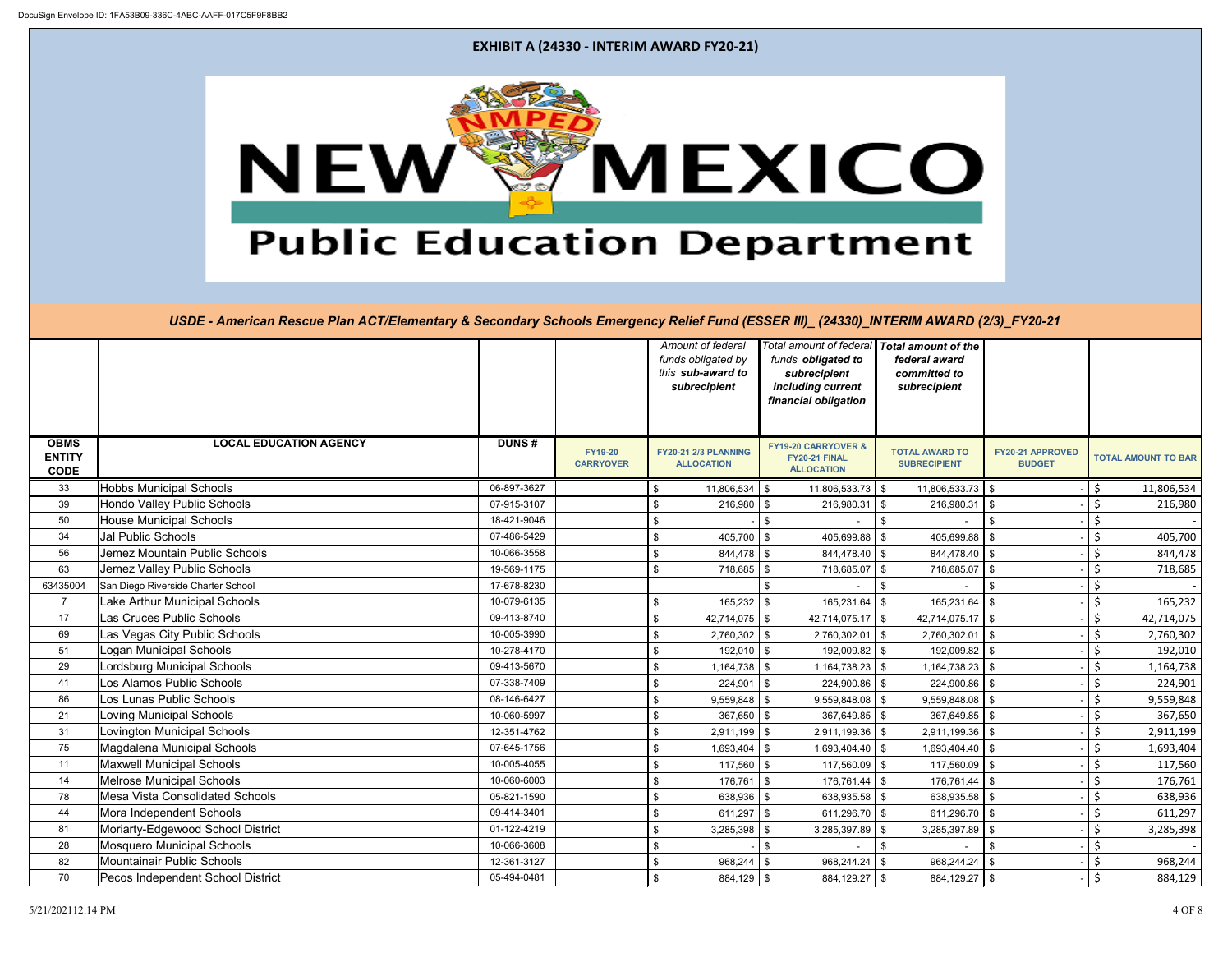

|                                             |                                            |              |                                    |     | Amount of federal<br>funds obligated by<br>this sub-award to |                            | Total amount of federal<br>funds obligated to<br>subrecipient | <b>Total amount of the</b><br>federal award<br>committed to |                                   |         |                            |
|---------------------------------------------|--------------------------------------------|--------------|------------------------------------|-----|--------------------------------------------------------------|----------------------------|---------------------------------------------------------------|-------------------------------------------------------------|-----------------------------------|---------|----------------------------|
|                                             |                                            |              |                                    |     | subrecipient                                                 |                            | including current<br>financial obligation                     | subrecipient                                                |                                   |         |                            |
| <b>OBMS</b><br><b>ENTITY</b><br><b>CODE</b> | <b>LOCAL EDUCATION AGENCY</b>              | <b>DUNS#</b> | <b>FY19-20</b><br><b>CARRYOVER</b> |     | <b>FY20-21 2/3 PLANNING</b><br><b>ALLOCATION</b>             |                            | FY19-20 CARRYOVER &<br>FY20-21 FINAL<br><b>ALLOCATION</b>     | <b>TOTAL AWARD TO</b><br><b>SUBRECIPIENT</b>                | FY20-21 APPROVED<br><b>BUDGET</b> |         | <b>TOTAL AMOUNT TO BAR</b> |
| 77                                          | Peñasco Independent Schools                | 79-937-8146  |                                    | \$  | 1,014,833                                                    | $\boldsymbol{\mathsf{S}}$  | $1,014,833.47$ \\$                                            | $1,014,833.47$ \\$                                          |                                   | \$      | 1,014,833                  |
| 72                                          | Pojoaque Valley Public Schools             | 08-195-9579  |                                    | \$  | 1,489,849                                                    | $\boldsymbol{\mathsf{S}}$  | 1,489,848.99 \$                                               | $1,489,848.99$ \ \$                                         |                                   | $\zeta$ | 1,489,849                  |
| 57                                          | <b>Portales Municipal Schools</b>          | 12-361-1816  |                                    | \$  | 5,158,074                                                    | $\boldsymbol{\mathsf{S}}$  | $5,158,074.34$ \\$                                            | $5,158,074.34$ \\$                                          |                                   | $\zeta$ | 5,158,074                  |
| $\mathbf{3}$                                | Quemado Independent Schools                | 01-682-0532  |                                    | \$  | 730,692                                                      | \$                         | 730,691.92 \$                                                 | 730,691.92 \$                                               |                                   | $\zeta$ | 730,692                    |
| 79                                          | Questa Independent Schools                 | 86-767-6298  |                                    | \$  | $810,761$ \$                                                 |                            | $810,761.09$ \$                                               | $810,761.09$ \$                                             |                                   | $\zeta$ | 810,761                    |
| 9                                           | <b>Raton Public Schools</b>                | 12-296-2160  |                                    | \$  | 1,511,047                                                    | $\boldsymbol{\mathsf{S}}$  | $1,511,046.97$ \\$                                            | $1,511,046.97$ \\$                                          |                                   | $\zeta$ | 1,511,047                  |
| $\overline{2}$                              | <b>Reserve Independent Schools</b>         | 12-75-71342  |                                    |     | 364,860                                                      | $\sqrt[6]{2}$              | $364,860.09$ \ \$                                             | $364,860.09$ \$                                             |                                   | $\zeta$ | 364,860                    |
| 83                                          | Rio Rancho Public Schools                  | 83-560-4810  |                                    | \$  | 10,584,092                                                   | $\boldsymbol{\mathsf{S}}$  | 10,584,092.31                                                 | $10,584,092.31$ \\$<br><b>\$</b>                            |                                   | \$      | 10,584,092                 |
| $\overline{4}$                              | Roswell Independent Schools                | 07-138-5249  |                                    | \$  | 15,204,937                                                   | $\mathfrak{S}$             | 15,204,937.48                                                 | $1$ \$<br>15,204,937.48   \$                                |                                   | \$      | 15,204,937                 |
| 4055009                                     | Sidney Gutierrez Middle School             | 12-127-4950  |                                    |     |                                                              | \$                         |                                                               | \$                                                          | \$                                | $\zeta$ |                            |
| 27                                          | <b>Roy Municipal Schools</b>               | 12-334-4574  |                                    | \$  | 5,594                                                        | $\mathfrak{S}$             | 5,594.01                                                      | $5,594.01$ \$<br>l \$                                       |                                   | $\zeta$ | 5,594                      |
| 36                                          | Ruidoso Municipal Schools                  | 10-155-4744  |                                    | \$  | 2,596,040                                                    | \$                         | $2,596,039.61$ \$                                             | $2,596,039.61$ \\$                                          |                                   | \$      | 2,596,040                  |
| 52                                          | San Jon Municipal Schools                  | 10-060-6029  |                                    | \$  | 143,566                                                      | $\boldsymbol{\mathsf{\$}}$ | $143,565.74$ \\$                                              | $143,565.74$ \\$                                            |                                   | $\zeta$ | 143,566                    |
| 71                                          | Santa Fe Public Schools                    | 09-714-4281  |                                    | \$  | 13,357,353                                                   | \$                         | 13,357,353.26                                                 | 13,357,353.26 \$<br>l \$                                    |                                   | $\zeta$ | 13,357,353                 |
| 71495024                                    | Academy for Technology and the Classics    | 84-386-1738  |                                    |     |                                                              | \$                         |                                                               | $\sqrt[6]{2}$                                               | \$                                | \$      |                            |
| 25                                          | Santa Rosa Consolidated Schools            | 03-612-5920  |                                    | \$  | 1,002,615                                                    | $\boldsymbol{\mathsf{S}}$  | 1,002,614.55                                                  | $1,002,614.55$ \\$<br>l \$                                  |                                   | $\zeta$ | 1,002,615                  |
| 23                                          | <b>Silver Consolidated School District</b> | 78-047-0423  |                                    | \$  | 4,578,862                                                    | \$                         | 4,578,861.96 \$                                               | 4,578,861.96 \$                                             |                                   | $\zeta$ | 4,578,862                  |
| 74                                          | <b>Socorro Consolidated Schools</b>        | 04-070-5303  |                                    | \$  | 4,477,359                                                    | $\sqrt[6]{2}$              | 4,477,358.77 $\frac{1}{3}$                                    | $4,477,358.77$ \\$                                          |                                   | $\zeta$ | 4,477,359                  |
| 74535003                                    | Cottonwood Valley Charter School           | 04-306-5353  |                                    |     |                                                              | \$                         |                                                               | \$                                                          | \$                                | \$      |                            |
| 10                                          | <b>Springer Municipal Schools</b>          | 18-262-0369  |                                    | \$  | 301,091                                                      | \$                         | 301,091.33                                                    | $301,091.33$ \$<br>l \$                                     |                                   | $\zeta$ | 301,091                    |
| 76                                          | <b>Taos Municipal Schools</b>              | 19-329-1002  |                                    | \$. | 4,848,039                                                    | $\boldsymbol{\mathsf{S}}$  | 4,848,038.57                                                  | 4,848,038.57 $\frac{1}{3}$<br>l \$                          |                                   | $\zeta$ | 4,848,039                  |
| 76555006                                    | Anansi Charter School                      | 10-202-2386  |                                    |     |                                                              | \$                         |                                                               | \$                                                          | \$                                | \$      |                            |
| 76555005                                    | <b>Taos Municipal Charter School</b>       | 19-329-1002  |                                    |     |                                                              | \$                         |                                                               | \$                                                          | \$                                | $\zeta$ |                            |
| 76555012                                    | Vista Grande High School                   | 78-054-5414  |                                    |     |                                                              | \$                         |                                                               | \$                                                          |                                   | \$      |                            |
| 35                                          | <b>Tatum Municipal Schools</b>             | 10-005-4170  |                                    | \$. | 285,002                                                      | \$                         | $285,001.81$ \$                                               | $285,001.81$ \$                                             |                                   | $\zeta$ | 285,002                    |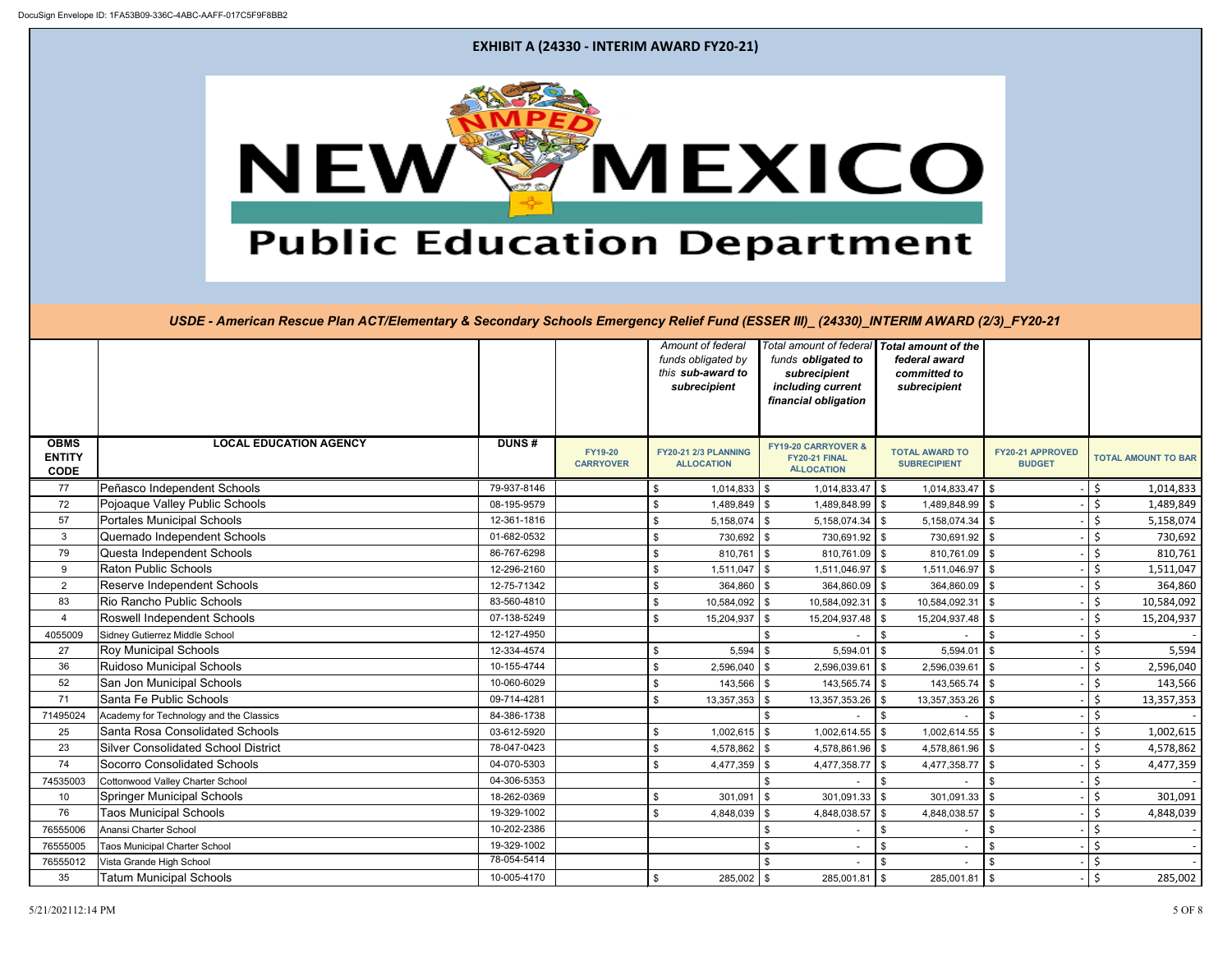

|                                             |                                                              |              |                                    |                | Amount of federal<br>funds obligated by<br>this sub-award to<br>subrecipient |          | funds obligated to<br>subrecipient<br>including current<br>financial obligation | Total amount of federal Total amount of the<br>federal award<br>committed to<br>subrecipient |                                          |         |                            |
|---------------------------------------------|--------------------------------------------------------------|--------------|------------------------------------|----------------|------------------------------------------------------------------------------|----------|---------------------------------------------------------------------------------|----------------------------------------------------------------------------------------------|------------------------------------------|---------|----------------------------|
| <b>OBMS</b><br><b>ENTITY</b><br><b>CODE</b> | <b>LOCAL EDUCATION AGENCY</b>                                | <b>DUNS#</b> | <b>FY19-20</b><br><b>CARRYOVER</b> |                | FY20-21 2/3 PLANNING<br><b>ALLOCATION</b>                                    |          | <b>FY19-20 CARRYOVER &amp;</b><br>FY20-21 FINAL<br><b>ALLOCATION</b>            | <b>TOTAL AWARD TO</b><br><b>SUBRECIPIENT</b>                                                 | <b>FY20-21 APPROVED</b><br><b>BUDGET</b> |         | <b>TOTAL AMOUNT TO BAR</b> |
| 13                                          | <b>Texico Municipal Schools</b>                              | 18-261-9114  |                                    | \$             | $772,162$ \$                                                                 |          | 772,162.31 \$                                                                   | $772,162.31$ \$                                                                              |                                          | $\zeta$ | 772,162                    |
| 73                                          | Truth or Consequences Municipal Schools                      | 10-005-4196  |                                    | \$             | $3,569,336$ \$                                                               |          | 3,569,335.78                                                                    | 3,569,335.78<br>$\mathfrak{S}$                                                               | \$                                       | $\zeta$ | 3,569,336                  |
| 49                                          | <b>Tucumcari Public Schools</b>                              | 09-414-4391  |                                    | \$             | $2,605,491$ \$                                                               |          | 2,605,490.96                                                                    | 2,605,490.96 \$<br>$\sqrt[6]{2}$                                                             |                                          | \$      | 2,605,491                  |
| 47                                          | <b>Tularosa Municipal Schools</b>                            | 10-837-6617  |                                    | \$             | $2,572,454$ \$                                                               |          | $2,572,453.82$ \$                                                               | $2,572,453.82$ \\$                                                                           |                                          | \$      | 2,572,454                  |
| 26                                          | Vaughn Municipal Schools                                     | 10-005-4220  |                                    | \$             | $157,623$ \$                                                                 |          | 157,623.13                                                                      | $157,623.13$ \$<br>$\sqrt[6]{2}$                                                             |                                          | $\zeta$ | 157,623                    |
| 45                                          | <b>Wagon Mound Public Schools</b>                            | 10-005-4238  |                                    | \$             | $578,734$ \$                                                                 |          | $578,733.79$ \$                                                                 | 578,733.79 \$                                                                                |                                          | $\zeta$ | 578,734                    |
| 68                                          | <b>West Las Vegas Public Schools</b>                         | 06-942-2491  |                                    | \$             | 4,302,416                                                                    | \$       | 4,302,415.68                                                                    | 4,302,415.68<br>\$                                                                           |                                          | $\zeta$ | 4,302,416                  |
| 68475004                                    | Rio Gallinas School for Ecology and the Arts                 | 15-850-1598  |                                    |                |                                                                              |          |                                                                                 | $\boldsymbol{\mathsf{S}}$                                                                    |                                          | $\zeta$ |                            |
| 89                                          | Zuni Public School District                                  | 10-504-2907  |                                    | $\mathfrak{S}$ | $5,148,798$ \$                                                               |          | 5,148,797.86                                                                    | $5,148,797.86$ \\$<br>\$                                                                     |                                          | $\zeta$ | 5,148,798                  |
|                                             | <b>STATE CHARTERS</b>                                        |              |                                    |                |                                                                              |          |                                                                                 |                                                                                              |                                          |         |                            |
| 580-001                                     | 21st Century Public Academy                                  | 06-603-3031  |                                    | \$             | $509,457$ \$                                                                 |          | 509,456.84                                                                      | $509,456.84$ \\$<br>\$                                                                       |                                          | \$      | 509,457                    |
| 579-001                                     | <b>ACES Technical Charter School</b>                         | 11-720-9902  |                                    | \$             |                                                                              | \$       |                                                                                 | \$                                                                                           |                                          | Ś       |                            |
| 528-001                                     | Albuquerque Bilingual Academy                                | 01-594-6921  |                                    | \$             | 855,654                                                                      | \$       | 855,654.15                                                                      | 855,654.15<br>$\mathfrak{S}$                                                                 | \$                                       | $\zeta$ | 855,654                    |
| 574-001                                     | Albuquerque Collegiate Charter School                        | 08-120-1500  |                                    | \$             | $341,098$ \$                                                                 |          | $341,098.30$ \$                                                                 | $341,098.30$ \$                                                                              |                                          | $\zeta$ | 341,098                    |
| 524-001                                     | AIMS @ UNM                                                   | 96-759-4388  |                                    | \$             | $147,956$ \$                                                                 |          | 147,956.35                                                                      | $147,956.35$ \$<br>$\sqrt[6]{2}$                                                             |                                          | $\zeta$ | 147,956                    |
| 516-001                                     | Albuquerque School of Excellence                             | 96-438-5368  |                                    | \$             | 1,619,698 \$                                                                 |          | 1,619,697.58                                                                    | 1,619,697.58 \$<br>\$                                                                        |                                          | \$      | 1,619,698                  |
| 517-001                                     | Albuquerque Sign Language Academy (The)                      | 96-259-6008  |                                    | \$             | $222,388$ \$                                                                 |          | 222,388.33                                                                      | \$<br>$222,388.33$ \ \$                                                                      |                                          | $\zeta$ | 222,388                    |
| 532-001                                     | Aldo Leopold High School                                     | 82-586-2134  |                                    | \$             | $229,765$ \$                                                                 |          | 229,765.46                                                                      | $\boldsymbol{\mathsf{S}}$<br>229,765.46                                                      | \$.                                      | $\zeta$ | 229,765                    |
| 511-001                                     | Alma d' arte Charter High School                             | 15-834-9188  |                                    | \$             | 265,630                                                                      | l \$     | 265,630.19                                                                      | \$<br>$265,630.19$ \$                                                                        |                                          | $\zeta$ | 265,630                    |
| 575-001                                     | <b>Altura Preparatory School</b>                             | 08-119-9774  |                                    | \$             | 227,051                                                                      | \$       | 227,050.72                                                                      | 227,050.72 \$<br>$\mathfrak{S}$                                                              |                                          | $\zeta$ | 227,051                    |
| 525-001                                     | Amy Biehl Charter High School                                | 04-453-9596  |                                    | \$.            | 370,543                                                                      | <b>S</b> | $370,543.45$ \$                                                                 | $370,543.45$ \$                                                                              |                                          | $\zeta$ | 370,543                    |
| 520-001                                     | ASK Academy (The)                                            | 02-763-1876  |                                    | \$             | $178,890$ \$                                                                 |          | 178,889.79 \$                                                                   | 178,889.79 \$                                                                                |                                          | \$      | 178,890                    |
| 512-001                                     | <b>Cesar Chavez Community School</b>                         | 18-762-1888  |                                    | \$             | $448,382$ \$                                                                 |          | 448,382.14                                                                      | $\boldsymbol{\mathsf{S}}$<br>$448,382.14$ \\$                                                |                                          | $\zeta$ | 448,382                    |
| 562-001                                     | Dzit Dit Lool School of Empowerment, Action and Perseverance | 08-015-4085  |                                    | \$             | $155,722$ \$                                                                 |          | 155,722.38                                                                      | \$<br>155,722.38 \$                                                                          |                                          | $\zeta$ | 155,722                    |
| 550-001                                     | <b>Estancia Valley Classical Academy</b>                     | 08-025-5234  |                                    | \$             | $433,883$ \$                                                                 |          | 433,883.43                                                                      | $\mathfrak{S}$<br>$433,883.43$ \$                                                            |                                          | $\zeta$ | 433,883                    |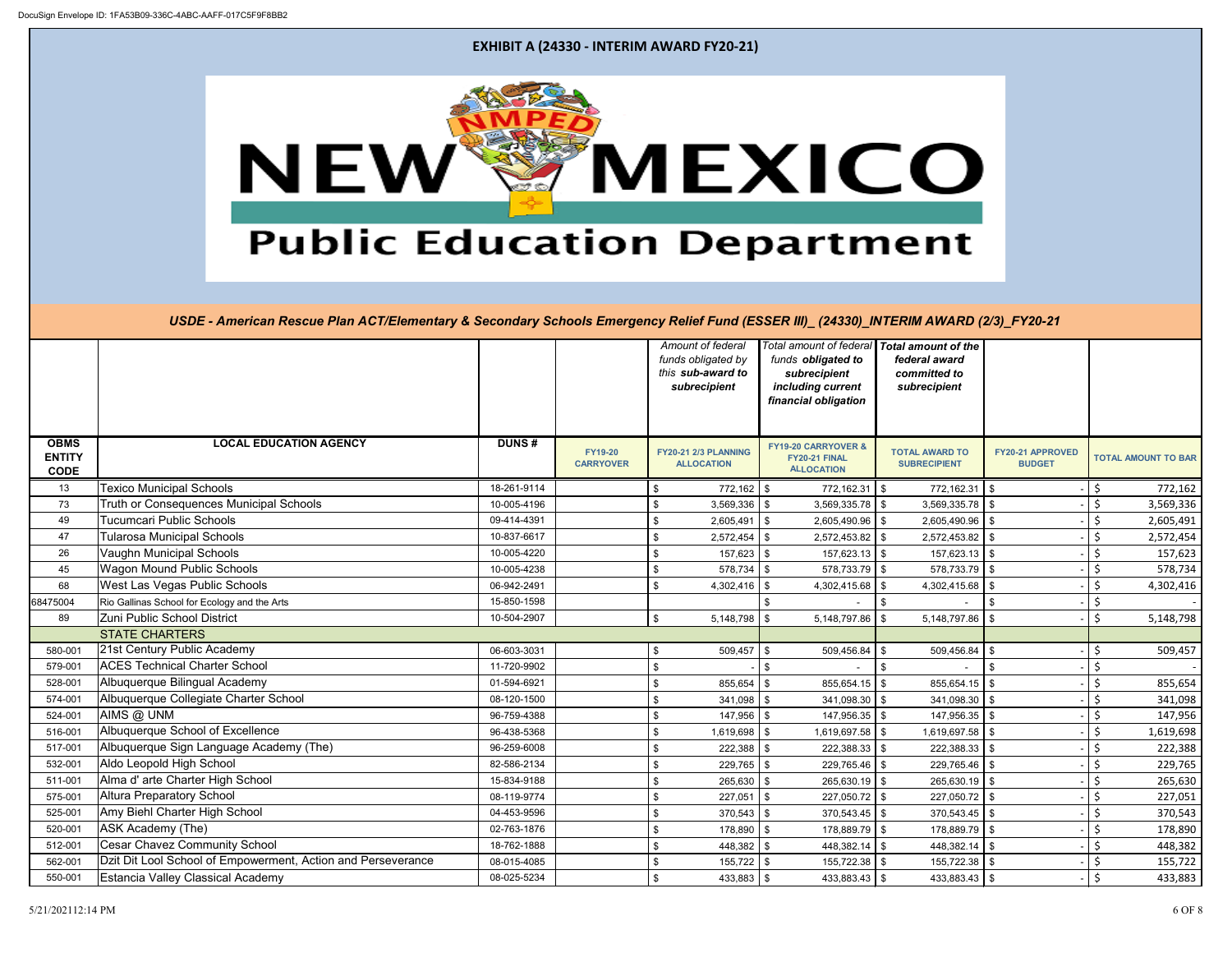

|                                             |                                                      |              |                                    |               | Amount of federal<br>funds obligated by<br>this sub-award to<br>subrecipient | Total amount of federal<br>funds obligated to<br>subrecipient<br>including current<br>financial obligation | <b>Total amount of the</b><br>federal award<br>committed to<br>subrecipient |                                   |                    |                            |
|---------------------------------------------|------------------------------------------------------|--------------|------------------------------------|---------------|------------------------------------------------------------------------------|------------------------------------------------------------------------------------------------------------|-----------------------------------------------------------------------------|-----------------------------------|--------------------|----------------------------|
| <b>OBMS</b><br><b>ENTITY</b><br><b>CODE</b> | <b>LOCAL EDUCATION AGENCY</b>                        | <b>DUNS#</b> | <b>FY19-20</b><br><b>CARRYOVER</b> |               | <b>FY20-21 2/3 PLANNING</b><br><b>ALLOCATION</b>                             | <b>FY19-20 CARRYOVER &amp;</b><br>FY20-21 FINAL<br><b>ALLOCATION</b>                                       | <b>TOTAL AWARD TO</b><br><b>SUBRECIPIENT</b>                                | FY20-21 APPROVED<br><b>BUDGET</b> |                    | <b>TOTAL AMOUNT TO BAR</b> |
| 557-001                                     | <b>Explore Academy</b>                               | 05-466-2018  |                                    | $\frac{1}{2}$ | $381,559$ \$                                                                 | $381,558.73$ \$                                                                                            | $381,558.73$ \$                                                             |                                   | \$                 | 381,559                    |
| 581-001                                     | <b>Explore Academy - Las Cruces</b>                  | 11-796-3225  |                                    | $\frac{1}{2}$ |                                                                              | $\boldsymbol{\mathsf{S}}$                                                                                  | $\sqrt[6]{2}$                                                               | \$                                | $\zeta$            |                            |
| 503-001                                     | <b>Horizon Academy West</b>                          | 79-372-5230  |                                    | $\frac{1}{2}$ | 567,977                                                                      | $\mathfrak s$<br>567,977.26                                                                                | 567,977.26<br>$\boldsymbol{\mathsf{S}}$                                     | \$                                | $\zeta$            | 567,977                    |
| 573-001                                     | Hózhó Academy                                        | 08-124-4280  |                                    | \$            | 760,604                                                                      | 760,603.58<br>\$                                                                                           | $\sqrt[6]{2}$<br>760,603.58                                                 |                                   | \$                 | 760,604                    |
| 535-001                                     | J. Paul Taylor Academy                               | 08-002-1416  |                                    | \$            | 198,904                                                                      | 198,903.80<br>\$                                                                                           | $\mathfrak{S}$<br>198,903.80 \$                                             |                                   | $\zeta$            | 198,904                    |
| 560-001                                     | La Academia Dolores Huerta                           | 80-048-6081  |                                    | $\frac{1}{2}$ | 199,143                                                                      | $199, 143.49$ \$<br>\$                                                                                     | $199, 143.49$ \$                                                            |                                   | $\zeta$            | 199,143                    |
| 546-001                                     | La Tierra Montessori School of the Arts and Sciences | 07-860-4652  |                                    | $\frac{1}{2}$ | $103,885$ \$                                                                 | $103,885.09$ \$                                                                                            | 103,885.09 \$                                                               |                                   | \$                 | 103,885                    |
| 567-001                                     | Las Montañas Charter School                          | 02-905-6318  |                                    | \$            | 402,732                                                                      | 402,732.02<br>\$                                                                                           | $\boldsymbol{\mathsf{S}}$<br>402,732.02                                     | \$                                | Ś.                 | 402,732                    |
| 519-001                                     | <b>MASTERS Program (The)</b>                         | 96-461-5798  |                                    | \$            |                                                                              | \$                                                                                                         | \$                                                                          | \$                                | \$                 |                            |
| 547-001                                     | <b>McCurdy Charter School</b>                        | 07-873-2212  |                                    | \$            | 626,623                                                                      | 626,622.62<br>\$                                                                                           | 626,622.62<br>\$                                                            | \$                                | Ś.                 | 626,623                    |
| 501-001                                     | Media Arts Collaborative Charter School              | 00-424-7970  |                                    | \$            | 349,096                                                                      | 349,095.95<br>\$                                                                                           | 349,095.95<br>$\sqrt[6]{2}$                                                 | l \$                              | $\zeta$            | 349,096                    |
| 578-001                                     | Middle College High School                           | 03-747-5351  |                                    | $\frac{1}{2}$ | 195,047                                                                      | \$<br>$195,046.76$ \ \$                                                                                    | $195,046.76$ \$                                                             |                                   | \$                 | 195,047                    |
| 542-001                                     | Mission Achievement and Success Charter School       | 08-055-1210  |                                    | \$            | $4,384,973$ \$                                                               | 4,384,972.76 $\frac{1}{3}$                                                                                 | 4,384,972.76                                                                | $\mathbf{\hat{s}}$                | $\zeta$            | 4,384,973                  |
| 564-001                                     | Monte del Sol Charter School                         | 01-474-4200  |                                    | \$            | $311,510$ \$                                                                 | $311,509.53$ \$                                                                                            | $311,509.53$ \$                                                             |                                   | \$                 | 311,510                    |
| 529-001                                     | Montessori Elementary School (The)                   | 80-048-6230  |                                    | \$            | 291,297                                                                      | $291,297.11$ \$<br>\$                                                                                      | $291,297.11$ \$                                                             |                                   | $\zeta$            | 291,297                    |
| 549-001                                     | New America School of Las Cruces                     | 07-919-4295  |                                    | \$            | 260,448                                                                      | 260,447.82<br>\$                                                                                           | $260,447.82$ \$<br>$\sqrt[6]{2}$                                            |                                   | \$                 | 260,448                    |
| 554-001                                     | <b>New Mexico Connections Academy</b>                | 07-920-1379  |                                    | $\frac{1}{2}$ | 1,542,400                                                                    | 1,542,400.40<br>$\sqrt[6]{3}$                                                                              | $1,542,400.40$ \\$<br>$\sqrt[6]{2}$                                         |                                   | \$                 | 1,542,400                  |
| 509-001                                     | New Mexico School for the Arts                       | 08-055-4399  |                                    | \$            | 131,697                                                                      | 131,696.75<br>$\sqrt[6]{3}$                                                                                | 131,696.75<br>$\sqrt[6]{2}$                                                 | $\mathbf{\hat{s}}$                | \$                 | 131,697                    |
| 504-001                                     | North Valley Academy                                 | 13-693-0356  |                                    | \$            | 829,234                                                                      | 829,233.83<br>\$                                                                                           | $829,233.83$ \$<br>\$                                                       |                                   | \$                 | 829,234                    |
| 577-001                                     | Raices del Saber Xinachtli Community School          | 11-707-1791  |                                    | \$            | 131,927                                                                      | 131,927.05<br>\$                                                                                           | 131,927.05 \$<br>\$                                                         |                                   | Š.                 | 131,927                    |
| 539-001                                     | Red River Valley Charter School                      | 15-937-4347  |                                    | \$            | 219,110                                                                      | 219,110.16<br>\$                                                                                           | $219,110.16$ \$<br>\$                                                       |                                   | \$                 | 219,110                    |
| 570-001                                     | Roots and Wings Community School                     | 83-324-3368  |                                    | \$            | 76,191                                                                       | 76,190.64<br>\$                                                                                            | $76,190.64$ \ \ \$<br>\$                                                    |                                   | \$                 | 76,191                     |
| 563-001                                     | Sandoval Academy of Bilingual Education              | 01-561-4185  |                                    | \$            | 239,987                                                                      | $\sqrt[6]{2}$<br>239,987.01                                                                                | $\boldsymbol{\mathsf{S}}$<br>$239,987.01$ \$                                |                                   | $\zeta$            | 239,987                    |
| 505-001                                     | School of Dreams Academy                             | 82-945-6487  |                                    | \$            | $577,430$ \$                                                                 | $577,430.15$ \$                                                                                            | $577,430.15$ \$                                                             |                                   | $\zeta$            | 577,430                    |
| 568-001                                     | Six Directions Indigenous Charter School             | 00-347-2448  |                                    | \$            | $182,182$ \$                                                                 | 182,182.06 \$                                                                                              | 182,182.06 \$                                                               |                                   | $\mathsf{\dot{S}}$ | 182,182                    |